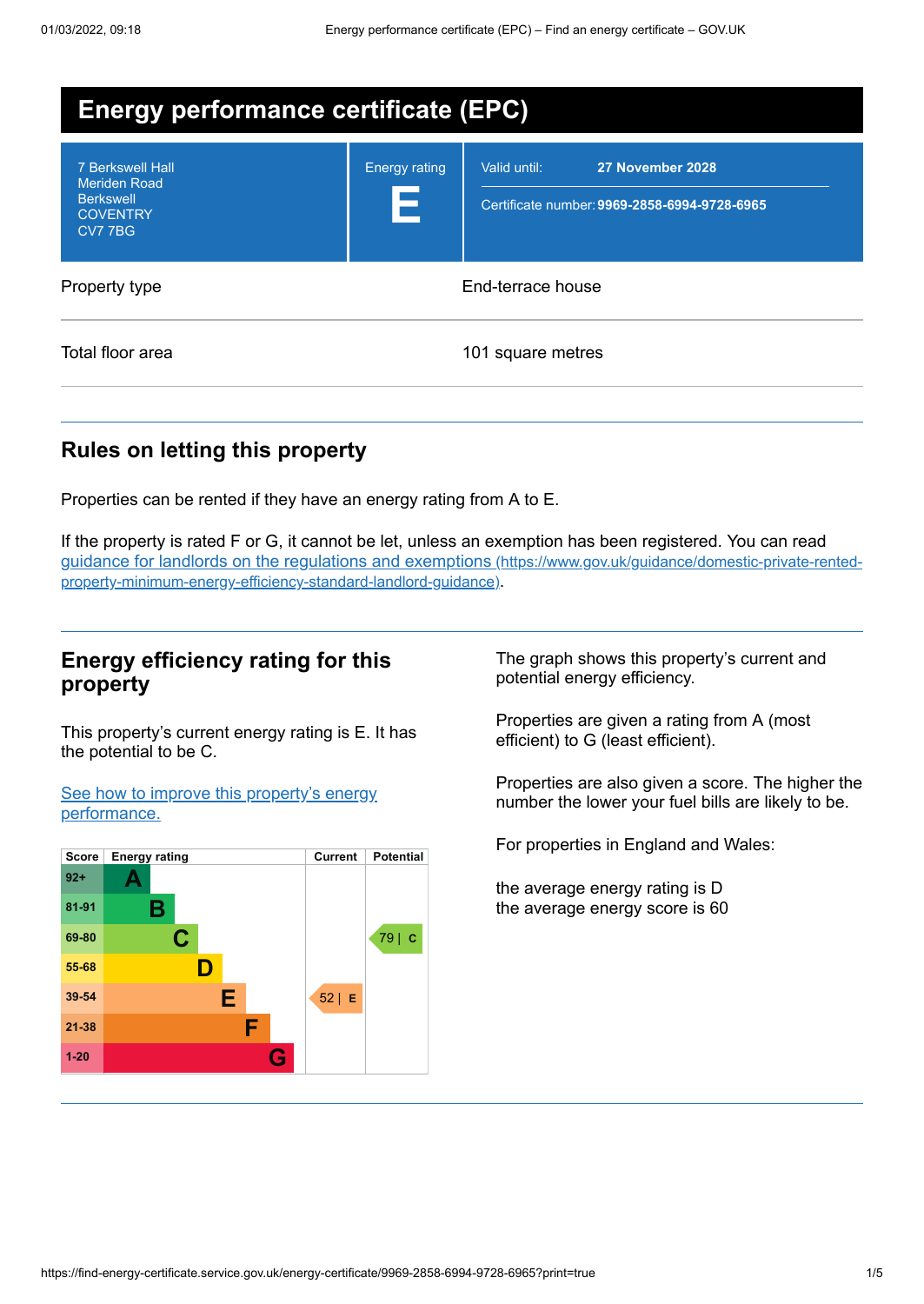# **Breakdown of property's energy performance**

This section shows the energy performance for features of this property. The assessment does not consider the condition of a feature and how well it is working.

Each feature is assessed as one of the following:

- very good (most efficient)
- good
- average
- poor
- very poor (least efficient)

When the description says "assumed", it means that the feature could not be inspected and an assumption has been made based on the property's age and type.

| <b>Feature</b>       | <b>Description</b>                             | Rating    |
|----------------------|------------------------------------------------|-----------|
| Wall                 | Solid brick, as built, no insulation (assumed) | Poor      |
| Roof                 | Pitched, 270 mm loft insulation                | Good      |
| Window               | Single glazed                                  | Very poor |
| Main heating         | Boiler and radiators, mains gas                | Good      |
| Main heating control | Programmer and room thermostat                 | Average   |
| Hot water            | From main system                               | Good      |
| Lighting             | Low energy lighting in 36% of fixed outlets    | Average   |
| Floor                | Solid, no insulation (assumed)                 | N/A       |
| Secondary heating    | None                                           | N/A       |

#### **Primary energy use**

The primary energy use for this property per year is 357 kilowatt hours per square metre (kWh/m2).

| <b>Environmental impact of this</b><br>property                                                        |                 | This property produces                                                                                                                                        | 6.4 tonnes of CO2 |
|--------------------------------------------------------------------------------------------------------|-----------------|---------------------------------------------------------------------------------------------------------------------------------------------------------------|-------------------|
| This property's current environmental impact<br>rating is E. It has the potential to be C.             |                 | This property's potential<br>production                                                                                                                       | 2.7 tonnes of CO2 |
| Properties are rated in a scale from A to G<br>based on how much carbon dioxide (CO2) they<br>produce. |                 | By making the recommended changes, you<br>could reduce this property's CO2 emissions by<br>3.7 tonnes per year. This will help to protect the<br>environment. |                   |
| Properties with an A rating produce less CO2                                                           |                 |                                                                                                                                                               |                   |
| than G rated properties.                                                                               |                 | Environmental impact ratings are based on<br>assumptions about average occupancy and                                                                          |                   |
| An average household<br>produces                                                                       | 6 tonnes of CO2 | energy use. They may not reflect how energy is<br>consumed by the people living at the property.                                                              |                   |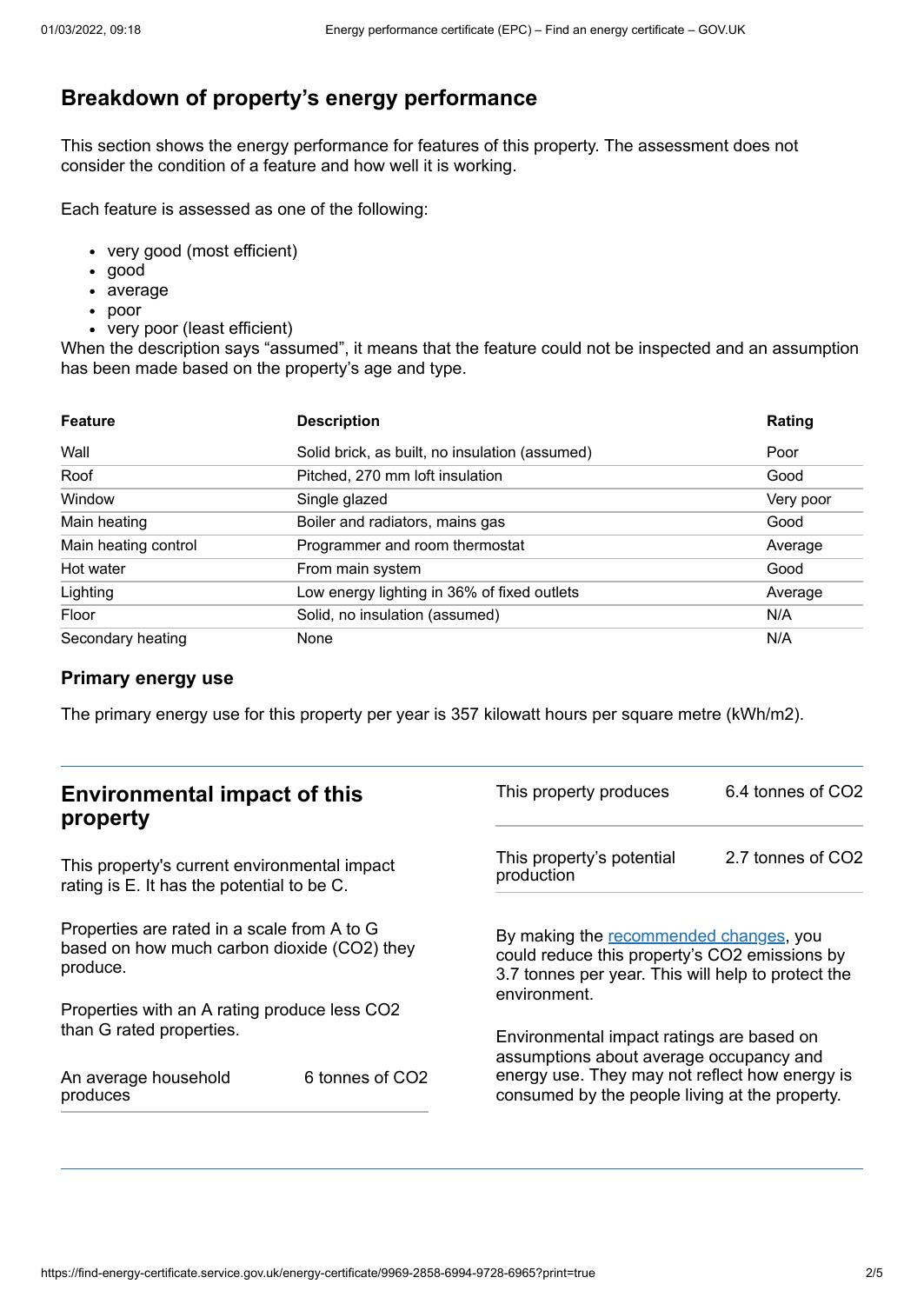# <span id="page-2-0"></span>**How to improve this property's energy performance**

Making any of the recommended changes will improve this property's energy efficiency.

If you make all of the recommended changes, this will improve the property's energy rating and score from E (52) to C (79).

| Recommendation                                                       | <b>Typical installation</b><br>cost | <b>Typical yearly</b><br>saving |
|----------------------------------------------------------------------|-------------------------------------|---------------------------------|
| 1. Internal or external wall insulation                              | £4,000 - £14,000                    | £237                            |
| 2. Floor insulation (solid floor)                                    | £4,000 - £6,000                     | £35                             |
| 3. Low energy lighting                                               | £35                                 | £42                             |
| 4. Heating controls (TRVs)                                           | £350 - £450                         | £35                             |
| 5. Condensing boiler                                                 | £2,200 - £3,000                     | £77                             |
| 6. Flue gas heat recovery                                            | £400 - £900                         | £28                             |
| 7. Replace single glazed windows with low-E double glazed<br>windows | £3,300 - £6,500                     | £69                             |
| 8. Solar photovoltaic panels                                         | £5,000 - £8,000                     | £299                            |

#### **Paying for energy improvements**

Find energy grants and ways to save energy in your home. [\(https://www.gov.uk/improve-energy-efficiency\)](https://www.gov.uk/improve-energy-efficiency)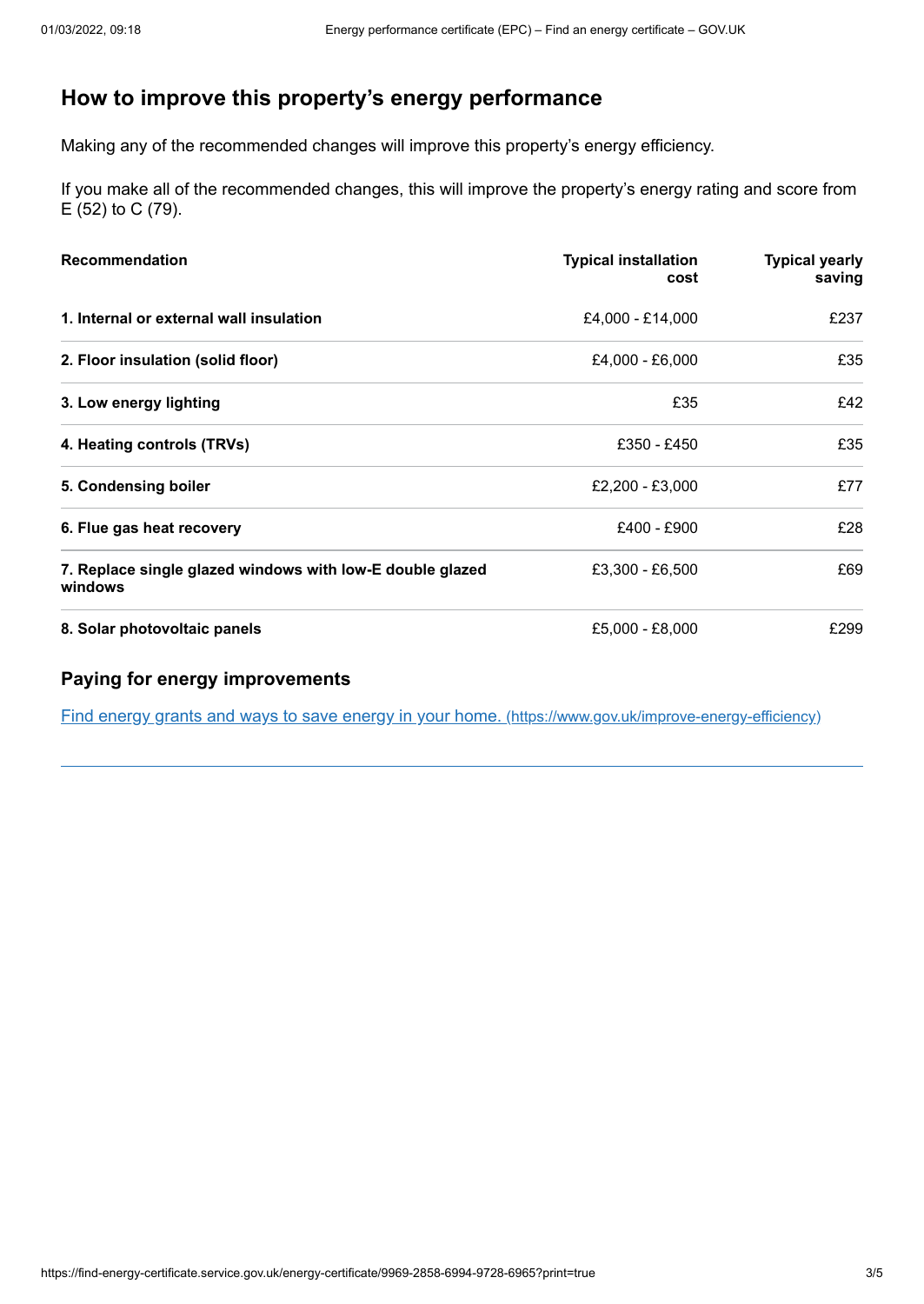| <b>Estimated energy use and</b><br>potential savings                                                                                                                                                              |       | Heating a property usually makes up the<br>majority of energy costs. |                                                                                                                                                                                                         |
|-------------------------------------------------------------------------------------------------------------------------------------------------------------------------------------------------------------------|-------|----------------------------------------------------------------------|---------------------------------------------------------------------------------------------------------------------------------------------------------------------------------------------------------|
| Estimated yearly energy<br>cost for this property                                                                                                                                                                 | £1336 | Space heating                                                        | Estimated energy used to heat this property<br>19953 kWh per year                                                                                                                                       |
| Potential saving                                                                                                                                                                                                  | £523  | Water heating                                                        | 2240 kWh per year                                                                                                                                                                                       |
| The estimated cost shows how much the<br>average household would spend in this property<br>for heating, lighting and hot water. It is not based<br>on how energy is used by the people living at the<br>property. |       | insulation<br>Type of insulation                                     | Potential energy savings by installing<br>Amount of energy saved                                                                                                                                        |
| The estimated saving is based on making all of<br>the recommendations in how to improve this<br>property's energy performance.                                                                                    |       | Solid wall insulation                                                | 4810 kWh per year<br>You might be able to receive Renewable Heat                                                                                                                                        |
| For advice on how to reduce your energy bills<br>visit Simple Energy Advice<br>(https://www.simpleenergyadvice.org.uk/)                                                                                           |       | heating system with one that generates                               | Incentive payments (https://www.gov.uk/domestic-<br>renewable-heat-incentive). This will help to reduce<br>carbon emissions by replacing your existing<br>renewable heat. The estimated energy required |
| Heating use in this property                                                                                                                                                                                      |       | of the payments.                                                     | for space and water heating will form the basis                                                                                                                                                         |